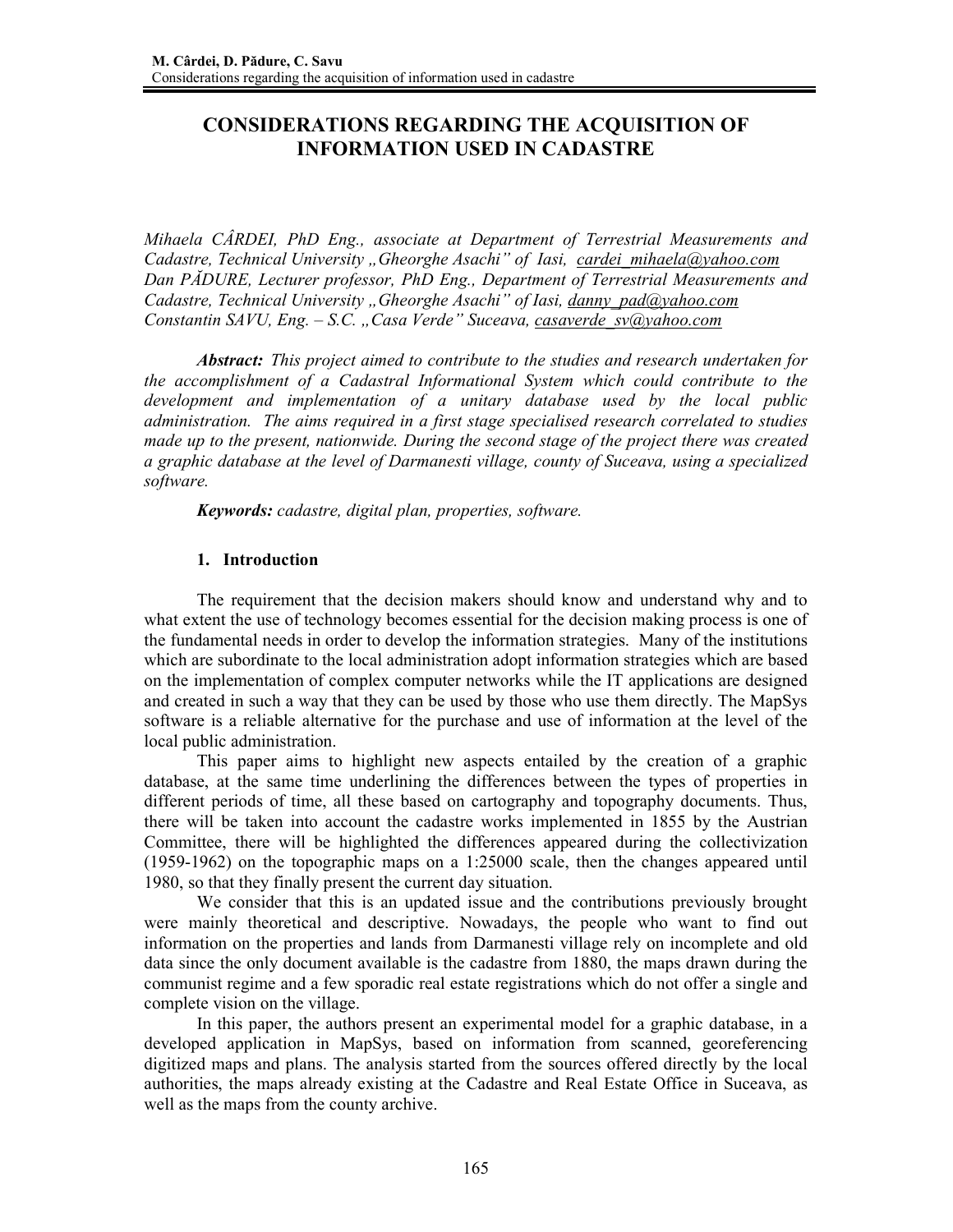# **2. Presentation of MapSys software**

MapSys is a software designed by GEOTOP under the guidance of PhD Professor Gherasim Marton. This software is based on the old ArcSys software and it plays a main role for an efficient processing of the geographic and information data.

The MapSys software is mostly used by private companies, working in topography, geodesy and cadastre while some of the state institutions or administrations we could mention are the county offices, the National Office of Cadastre, Geodesy and Cartography, town halls, Institutes of Design and Administrative Offices in the Urban Planning network.

MapSys 9 is the latest version launched by GEOTOP, it is also a GIS software including enough functions to create and manage the digital maps as well as the spatial data sets, to process the raster images or the aerial photos, to generate the digital model of the land and last but not least, to protect and monitor the consistency of the spatial data.

When used on the Internet, MapSys 9 makes it possible to display the web maps as a graphic layer in the current projection, thus offering an unlimited source of theme maps continuously updated. The new MapSys 9 has an increased functionality for all the design and use of spatial information stages.

The operations in digital image processing are helped by intuition graphic functions. In order to specify the geodetic reference point for the works, the user can choose new or already configured coordinate systems, being able to immediately change the data by indicating the destination coordinate system.

The possibility to generate excerpts and define the differential access to the software functions and data as well as to index the undertaken operations allow a well-informed processing, in the case of using MapSys 9 in a computer network. The creation of the digital model of the land allows the presence of level curves and coloured hatch surfaces. The 3D models can be designed and visualised in interactive functions, in a separate window. The thematic layer function allows the creation of complex thematic maps and dynamic representations, based on the features of the topological objects.

MapSys 9 Software presents the following main functions: data purchase and processing, topology, analysis. As it includes the GIS basic elements, the information included in the database can be accessed by internal or external functions, such as: forms, charts and other end-products offered by the MapSys and MS-Office functions, standard queries (selection, conditioned search), external search, thematic maps with key.

# **3. Creating a graphic database**

This paper aims to bring a contribution by means of the studies and research undertaken for the creation of the Cadastre Information System to the development and implementation of a single graphic database for the local public administration. In order to accomplish all the objectives, the first stage included a theoretical documentation in the field correlated to the research undertaken until now, on a national level. During the second stage, part of the project we proposed, there was created a graphic database for Darmanesti village, Suceava county, with the help of a specialised software.

In order to accomplish the aims, there should be taken into account the following aspects: there is required a single source of information, the doubled information should be excluded, all the interested beneficiaries should have quick access to it and the information should cover the whole area of interest.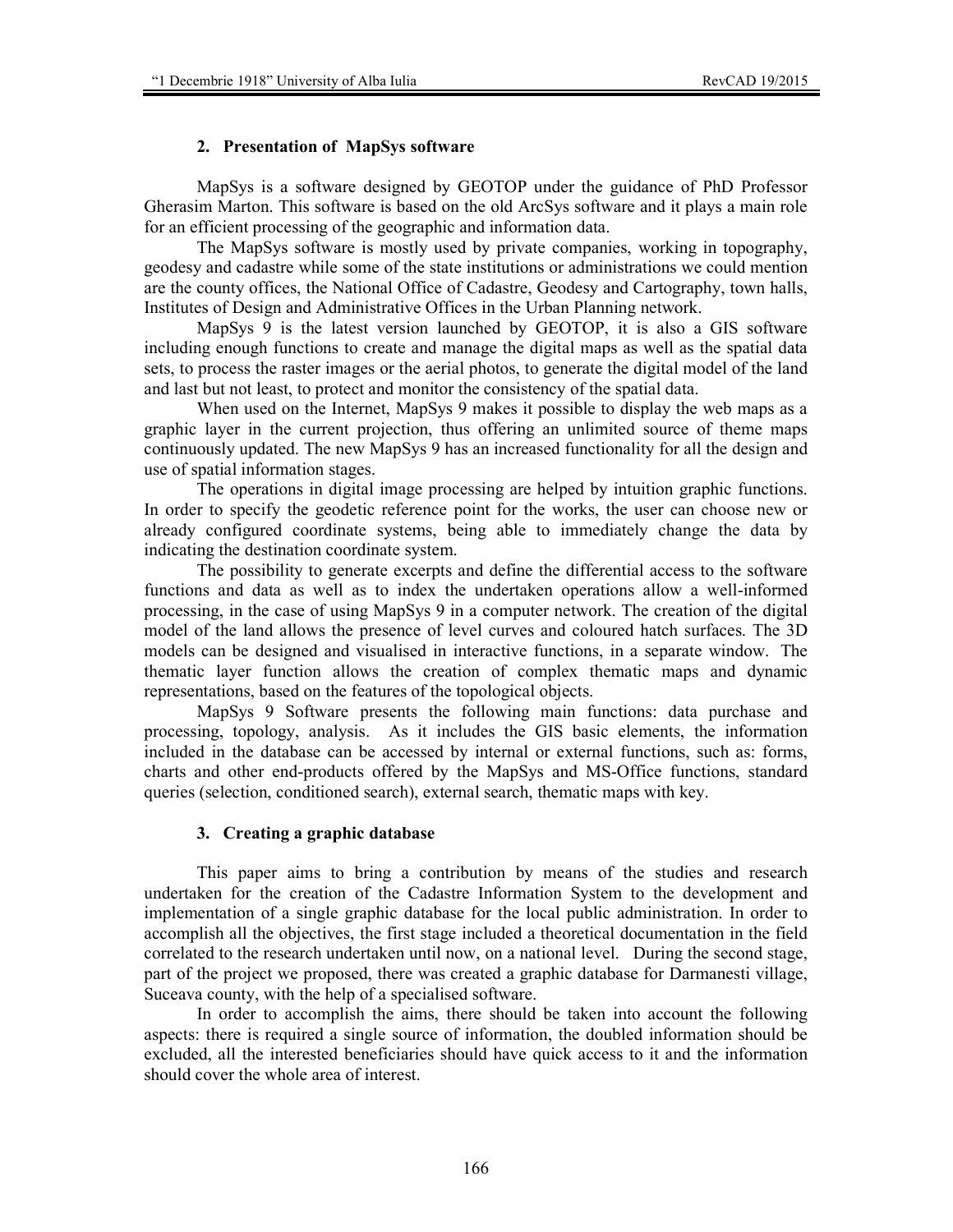# **3.1. Presentation of the area under study**

The administrative division called Dărmănești, as well as the village is situated in the east of Suceava county, approximately 15 km away from Suceava town, 16 km away from Radauti town and 22 km away from Siret town. It includes six villages which lie on the hill slopes, thus being protected from the overflows and floods of Suceava river flowing in the southern area of the village and of Hatnuta brook, flowing from the northern to the southern part of the village; the six villages are called : Călinești Vasilache, Călinești Enache, Dărmănești, Măriței also known as Mărițeia Mare, Dănila and Mărițeia Mică.

The southern border of the division is Suceava river, the village of Todiresti is the eastern neighbour whereas the border towards Patrauti village is the forest which belongs to Patrauti forest division and Bradului brook. In the western part there is Granicesti village and in the north Serbauti village founded in 2003 according to law no 171, it used to part Calafindești division.

The area of the division is approximately **5142 ha** out of which Dărmănești village covers around **1832 ha** on one side and the other of E85 motorway; the village of Măriței, the most important one in the division covered approximately 1730 ha, the village of Dănila 509 ha, the village of Măriteia Mica 256 ha, the village of Calinesi Enache 510 ha and the village of Călinești Vasilache 305 ha. The administrative borders vary depending on the surfaces of the strip ground outside of the built-up areas and the number of inhabitants who own lands in the area; thus, a series of lands near the northern border towards Șerbăuți village were taken out of the area of Dărmănești division and included in Șerbăuți.

There are issued more than **2500 property certificates** in the area of Dărmăneşti division and they prove the rights of the owners. Nevertheless, most of the property owners are no longer alive but they handed in the property forms soon after 1990, according to the vesting deed provisions included in Law 18/1991. Their inheritants completed the inheritance papers and procedures in a very small number, consequently a great number of people among those who are not registered in the Real Estate Register will have the legal right of posession on the lands and households within the built-up area, for five years.

The situation for the lands outside the built-up areas is connected to the accomplishment of the land parcel maps while the law requires the authentic property documents should be registered, namely property certificates, inheritance certificates, partition certificates or purchase papers. However, the inhabitants of the division, in a great number, use the lands consequently to obtaining some papers signed with witnesses, eventually sealed and signed at the village hall and under these conditions, it is very difficult to identify all the land parcels and registered or unregistered owners, since the right of user was handed over through 3 or 4 non-authentic papers while the initial evidence or owner had been lost.

The current administrative division covers a surface of approximately 5142 ha which are divided according to the usage and property certificates as follows: 2.850 ha of arable land 775 ha of pastureland, 34 ha of grass lands, 5 ha of orchards. The forests and the other forestlands cover approximately 1.005 ha. The running and still waters cover 98 ha and other fields 375 ha. These data refer to 2006 and act as informing papers.

These data do not reflect the current day reality of the administrative division and certainly not the situation registered in the systematic cadastre implemented since October 2012. However, the registers were kept by the Local Council and they were put to use in 2006 at the rquest of the National Agency of Cadastre and Real Estate Publicity.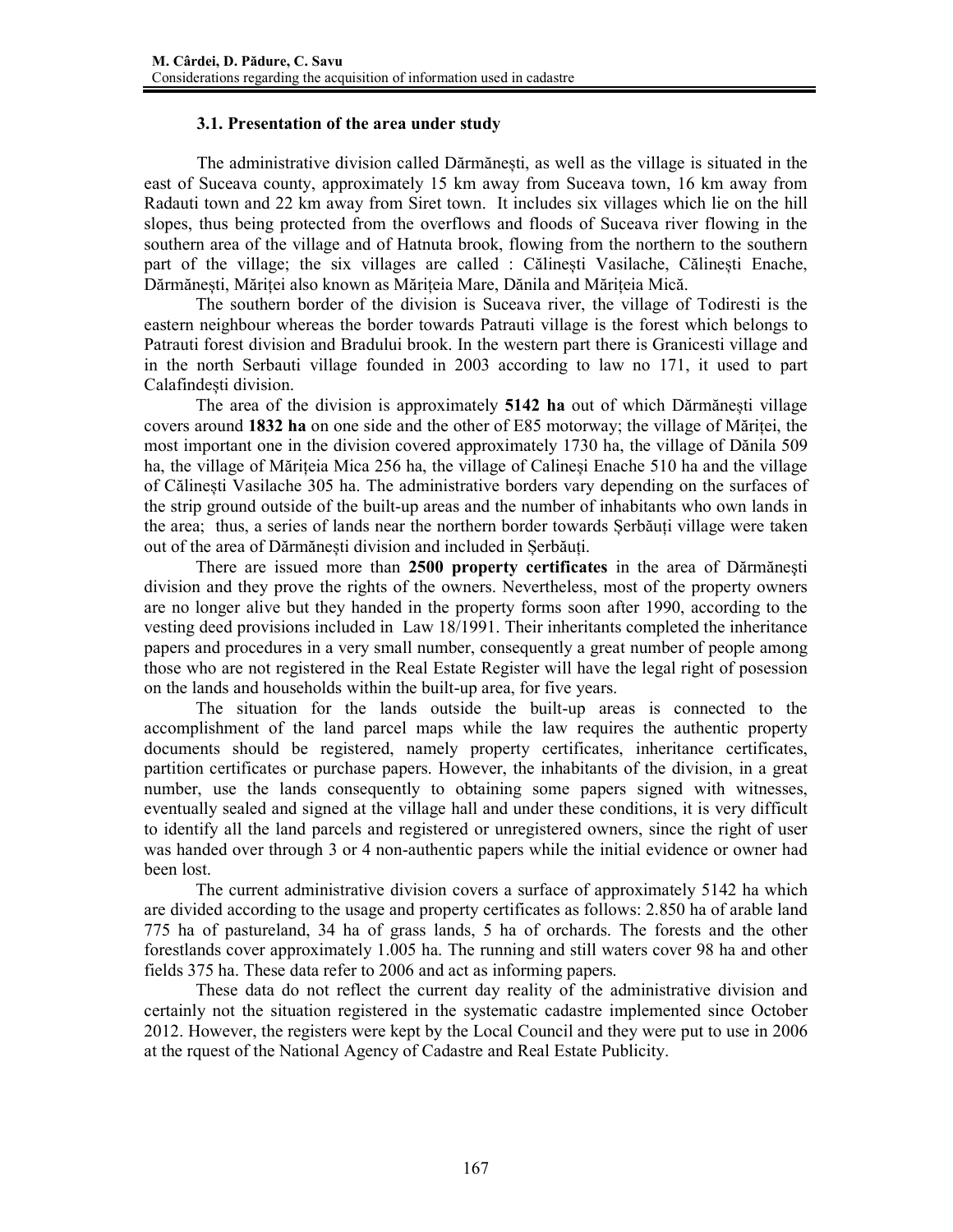# **3.2. Graphic data acquisition**

### **a. Georeferencing scanned maps and plans**

The raster graphics resulted after scanning the map or plan are inserted and processed in MapSys, as regards the dimension, the brightness, contrast and colour features. The visualizing options indicate an order previously established by the user in case the raster image and the vector have overlapped (transparency) and for greater processing speed of the raster graphics, some of the visualizing features might be excluded.

After these preliminary operations, the raster image is georeferenced by changing the coordinates from the graphic area of the screen to the real coordinates system in the field. In order to do this, first there should be established all the features and characteristics of the area under study.

The basic geometrical entities which are needed to operate in the vector system are *the point, the line or the curve and the polygon.* The points represent topographic details with certain coordinates (eg: geodesic triangulation point) or objects on the field which are too small to be presented on a scale, considered adimensional elements specified in rectangular coordinates (X,Y).

Georeferencing is the process by which a digital map is associated to real geographic coordinates. There are applications for which it is not necessary to switch to geographic coordinates, as it is enough to use a system of Cartesian coordinates. In other words, georeferencing means establishing with high precision the geographical coordinates of certain places and pinpointing them on the digital map, in the end the other points are automatically estimated according to the processing formulas. This type of operation is also called continuous georeferencing.

In the raster case we do not have any system of coordinates defined by the image. Georeferencing means pinpointing with maximum precision certain pixels dispersed on the image to which there are associated the geographic coordinates previously known in the software. The geographic coordinates of the other pixels will be estimated using the conversion formulas as well.

Consequently, the resolution of the image presents a greater importance than establishing the coordinates. Mention must be made that the resolution of a digital image is given by the maximum display on the surface of the land to which corresponds one pixel. We can say that the precision of pinpointing the pixel to which are attributed the geographic coordinates is related to the resolution of the image.

Thus, the graphic database will be created on 1: 2800, 1:25000, 1:5000 scales and the current day cadastre maps which will be digitized will be the starting point for the cadastre documents to be created later on.

#### **b. Digitization of the scanned maps and plans**

The greatest quantity of maps and plans which can be used by the administrative office are the graphic maps drawn in time. Their use in the automation process of the cadastre works strictly depends on the conversion of the plans in numerical, respectively digital form. The operation of bringing these plans in numerical form is called digitization. The technology used for this purpose are called *digitization devices*.

Digitization is the process of acquiring data from maps and other plans. The graphic information gathered from the already existing topographic maps was processed in **MapSys**  through the digitization process on the screen. Digitization is the method by which data are acquired by converting the information on a map/plan into digital vectorial format.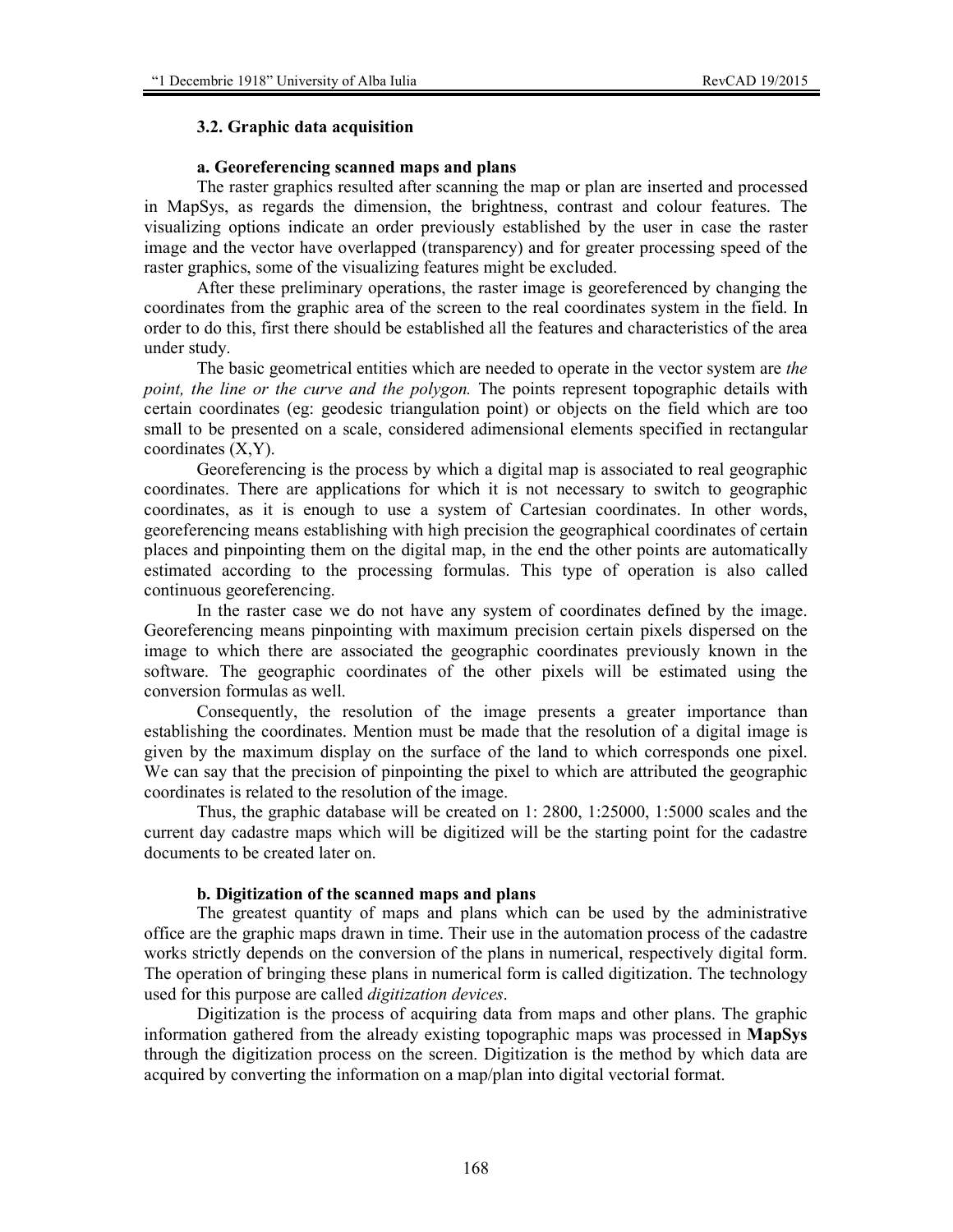Due to the functions used to increase the graphic information, digitization using the screen brings more advantages as the pinpointing precision is better. Digitization using the screen space uses the scanned and georeferenced map/plan as starting point.

There have been digitized the maps on 1: 2800, 1:25.000, 1:5000 scales as well as the cadastre maps, thus obtaining the border lines of the built-up areas, of the roads, buildings and waters.

# **c. Queries in the database**

*Queries* are used to take out data from maps or plans and they represent a simple method of finding information from the already existing databases. Queries can be made for data which are included in the database or for data resulted after certain analytic operations. Queries in the GIS applications are requests to find specific information from the graphic and alpha-numerical data made using certain selection operations.

The creation of the *thematic maps* is the process by which the features of the cartographed objects are displayed using graphic elements which make the maps more efficient and easier to read. A thematic map can be accomplished starting from the information related to the graphic features of the source objects which are attached or from the topological data. The functions of the automated cartography on themes make possible the creation of thematic maps based on features, object data, block attributes or values of the external databases.

Considering that maps, with the real meaning of the word are on a scale larger than 1:25000 (including this one), and spread plans to a maximum of 1:10000, they can highlight the following aspects:

 - a change in the water flow due to natural erosion, high water discharge and others, as well as artificial causes, such as urban planning, damming, sewerage systems, so on.

 - modernization of roads and their expansion as a consequence of increased population;

- widening of the inhabited areas;

- drainage systems to increase the arable lands;

 - creation and modernization of the railroad and its outbuildings (sidetracks, yards, stations, block stations, engine sheds, platforms and so on), the expansion of the highways and roads to the railroads;

 - complex building works – bridges, viaducts which shorten the ways or avoid the old riding ways;

 - administrative, religious, industrial, small scale manufacturing buildings and others.

All these led to the deactivation of large agricultural fields. This happened especially during the communist period when the agricultural cooperatives brought together mainly the lands outside the built-up areas and they exploited the fields in a unitary way thus changing the split-up aspect of the land and built new roads which were gradually modernized. With the same aim of increasing the agricultural turnover there were built dams, sewerage and drainage systems thus changing the geographical features of the land. There were also decreased the built-up areas on surfaces reduced to a maximum area.

After 1991 the lands were given back to the former owners and the split-up appearance could be noticed again, most of the times to the detriment of a viable development of the village and even more, to obtain small profit or gain profit for a short period of time.

By comparing the data obtained in for the four years included in the study, may notice the following significant changes related to:

- lands with buildings (Table 1 și Fig. 1):